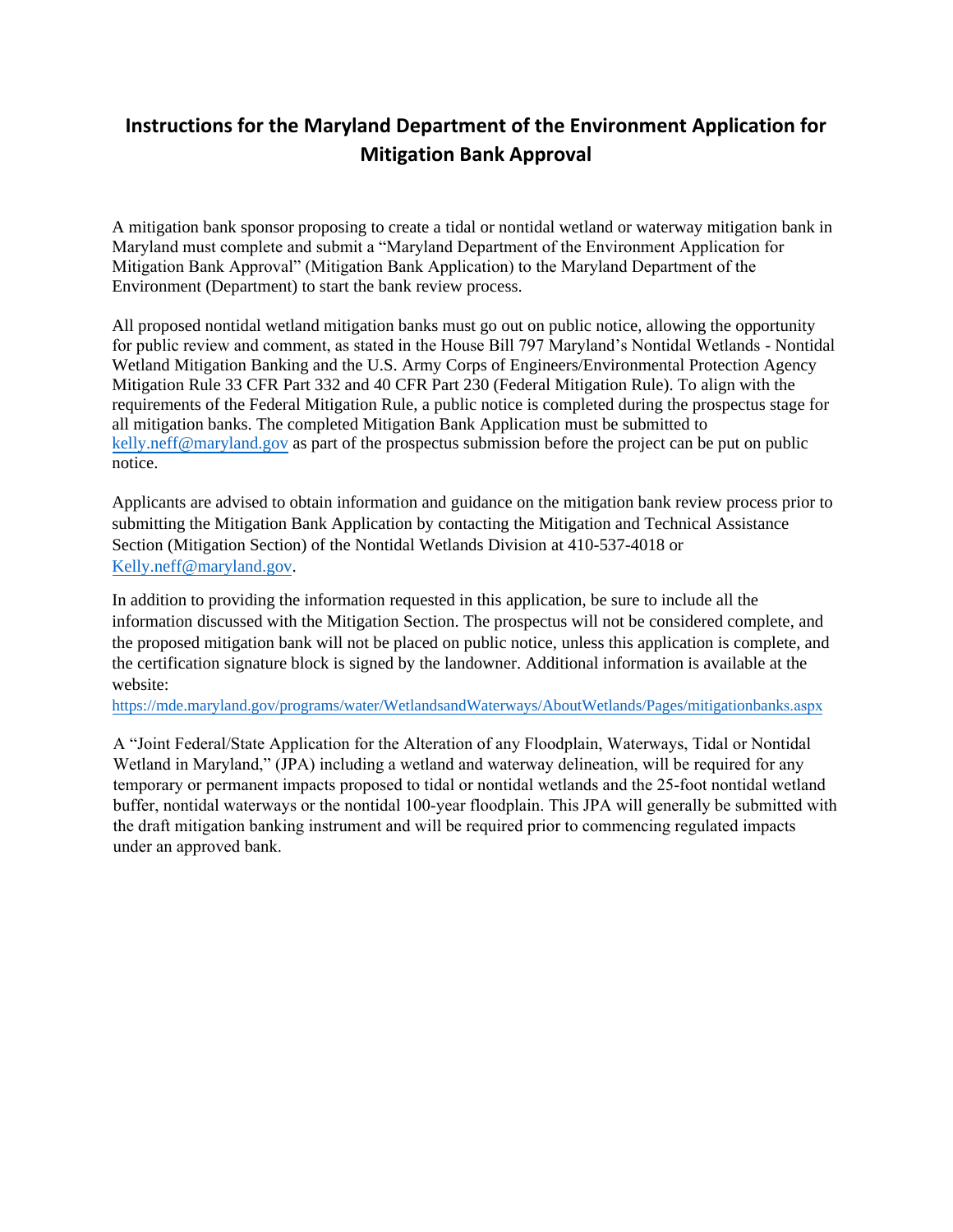## **MARYLAND DEPARTMENT OF THE ENVIRONMENT APPLICATION FOR MITIGATION BANK APPROVAL**

Please provide the following information:

## **MITIGATION BANK NAME: \_\_**\_\_\_\_\_\_\_\_\_\_\_\_\_\_\_\_\_\_\_\_\_\_\_\_\_\_\_\_\_\_\_\_\_\_\_\_\_\_\_\_\_\_\_\_\_\_\_\_\_\_\_\_\_\_\_

**DATE:** \_\_\_\_\_\_\_\_\_\_\_\_\_\_\_\_\_\_\_

## **MITIGATION BANK TYPE:**

Please check all that are applicable:

| NONTIDAL WETLAND MITIGATION: $\Box$ |  |
|-------------------------------------|--|
| TIDAL WETLAND MITIGATION:           |  |
| STREAM MITIGATION:                  |  |

## **1. APPLICANT INFORMATION**

| <b>BANK SPONSOR NAME:</b>   |  |  |  |
|-----------------------------|--|--|--|
|                             |  |  |  |
|                             |  |  |  |
|                             |  |  |  |
|                             |  |  |  |
| AGENT/ENGINEER INFORMATION: |  |  |  |
|                             |  |  |  |
|                             |  |  |  |
|                             |  |  |  |
|                             |  |  |  |
| ENVIRONMENTAL CONSULTANT:   |  |  |  |
|                             |  |  |  |
|                             |  |  |  |
|                             |  |  |  |
|                             |  |  |  |
| PRINCIPAL CONTACT:          |  |  |  |
|                             |  |  |  |
|                             |  |  |  |
|                             |  |  |  |
|                             |  |  |  |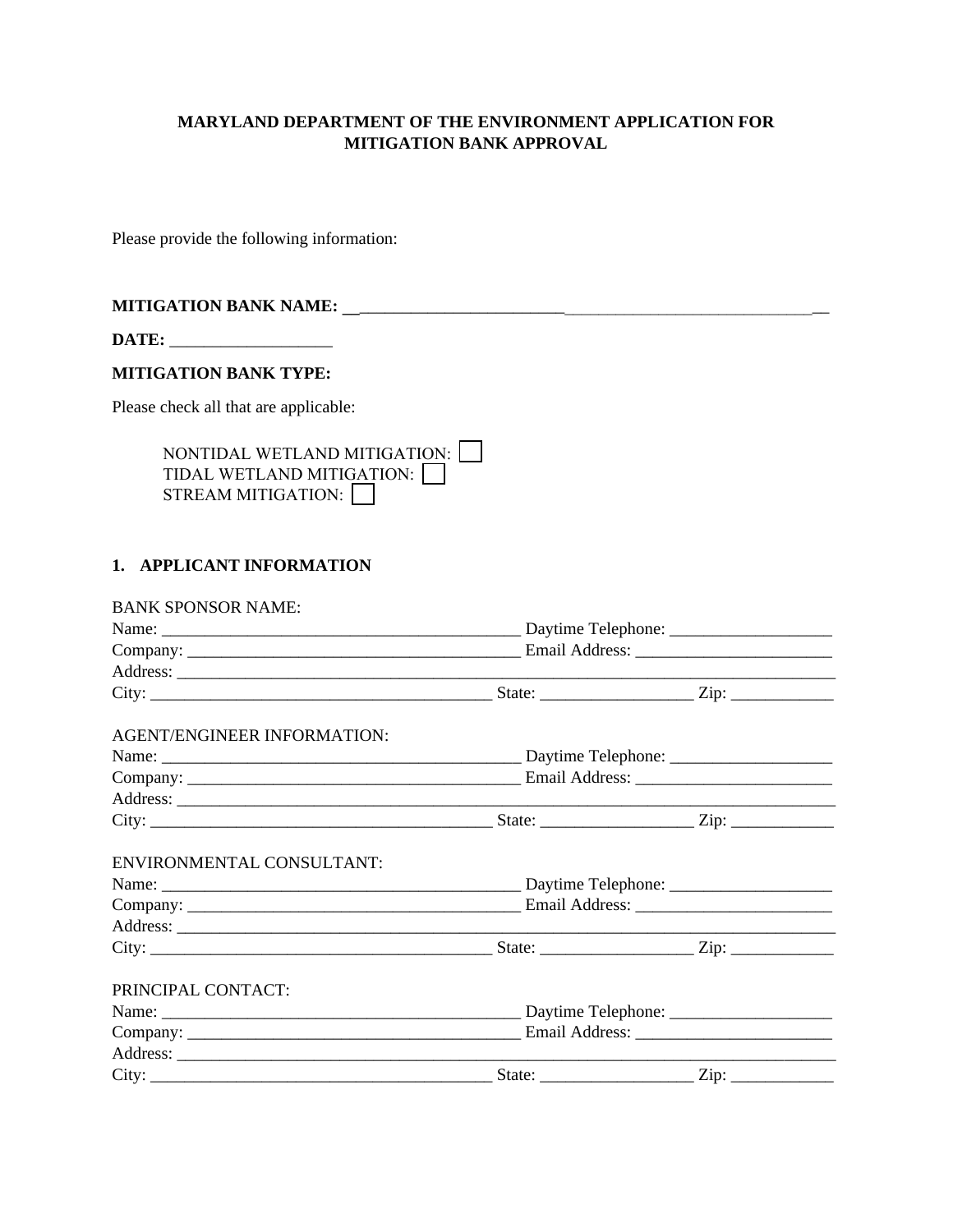#### **2. PROJECT DESCRIPTION**

Provide a written description of the project:

### **3. PROJECT LOCATION**

County: \_\_\_\_\_\_\_\_\_\_\_\_\_\_\_\_\_\_\_ City: \_\_\_\_\_\_\_\_\_\_\_\_\_\_\_ Name of waterway/closest waterway: \_\_\_\_\_\_\_\_\_\_\_\_\_\_\_\_\_\_\_\_\_\_\_\_\_\_\_\_\_\_ Site address or location:

Directions from nearest intersection of two state roads:

Latitude \_\_\_\_\_\_\_\_\_\_\_\_\_\_\_\_\_\_\_ Longitude \_\_\_\_\_\_\_\_\_\_\_\_\_\_\_\_\_\_\_

**CERTIFICATION:** Application is hereby made for approval of the work described in this Mitigation Bank Application. I hereby designate and authorize the agent named above to act on my behalf in the processing of this Mitigation Bank Application and to furnish any information that is requested. I certify that the information on this Mitigation Bank Application and on the attached plans and specifications is true and accurate to the best of my knowledge and belief. I understand that any of the agencies involved in authorizing the proposed works may request information in addition to that set forth herein as may be deemed appropriate in considering this proposal. I grant permission to the agencies responsible for approval of this mitigation bank, or their duly authorized representative, to enter the project site for inspection purposes during working hours. I will not begin work in nontidal wetlands, 25-foot nontidal wetland buffers, waterways, floodplains, or tidal wetlands without the appropriate authorizations. All information, including Mitigation Bank Application and related materials, submitted to the Department may be subject to public disclosure consistent with the Maryland Public Information Act, §4-101 et seq., General Provisions Article of the Maryland Code. Mitigation Bank Applications and approved Mitigation Bank Instruments will be available to the public. I understand that I may request that additional required information be considered confidential under applicable laws. I further understand that failure of the landowner to sign the application will result in the application being deemed incomplete.

\_\_\_\_\_\_\_\_\_\_\_\_\_\_\_\_\_\_\_\_\_\_\_\_\_\_\_\_\_\_\_\_\_\_\_\_\_\_\_\_\_\_\_\_\_\_\_\_\_\_\_\_\_\_\_\_\_\_\_\_\_\_\_\_\_\_\_\_\_\_\_\_\_\_\_\_\_\_\_\_\_\_\_\_\_

\_\_\_\_\_\_\_\_\_\_\_\_\_\_\_\_\_\_\_\_\_\_\_\_\_\_\_\_\_\_\_\_\_\_\_\_\_\_\_\_\_\_\_\_\_\_\_\_\_\_\_\_\_\_\_\_\_\_\_\_\_\_\_\_\_\_\_\_\_\_\_\_\_\_\_\_\_\_\_\_\_\_\_\_\_

| <b>LANDOWNER MUST SIGN:</b> | <b>DATE</b> |
|-----------------------------|-------------|
| PRINTED NAME OF LANDOWNER:  |             |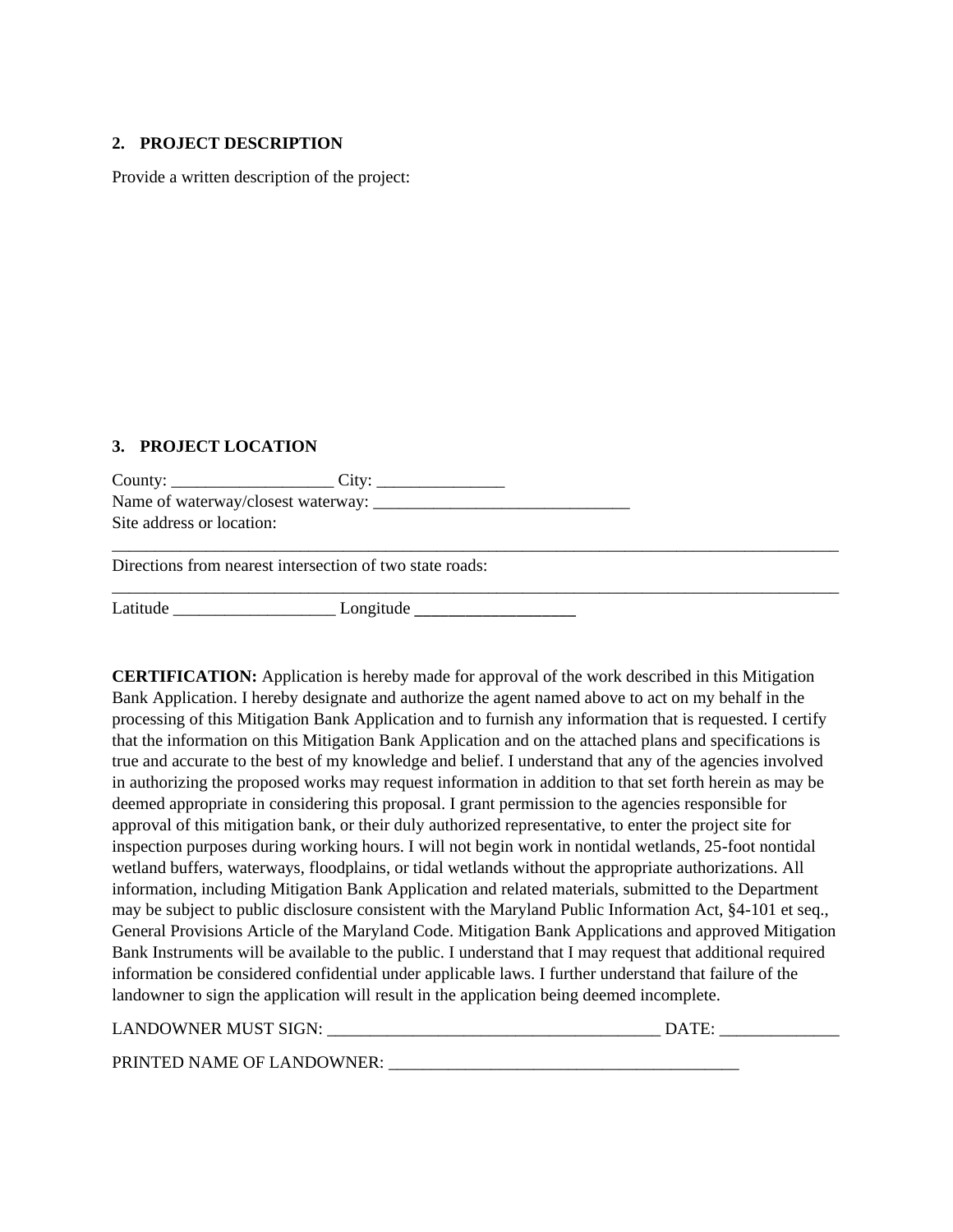#### **ADDITIONAL INFORMATION:**

A "Joint Federal/State Application for the Alteration of any Floodplain, Waterways, Tidal or Nontidal Wetland in Maryland," (JPA) including a wetland and waterway delineation, will be required for any temporary or permanent impacts proposed to tidal or nontidal wetlands and the 25-foot nontidal wetland buffer, nontidal waterways or the nontidal 100-year floodplain. This JPA will generally be submitted with the draft mitigation banking instrument and will be required prior to commencing regulated impacts under an approved bank. The bank sponsor should be working with the Department and the U.S. Army Corps of Engineers permit reviewers from the beginning of the bank review process.

For more information on wetland and waterway mitigation including guidance documents, please visit our website at:

[https://mde.maryland.gov/programs/Water/WetlandsandWaterways/AboutWetlands/Pages/mitigation.aspx](https://mde.maryland.gov/programs/water/WetlandsandWaterways/AboutWetlands/Pages/mitigationbanks.aspx)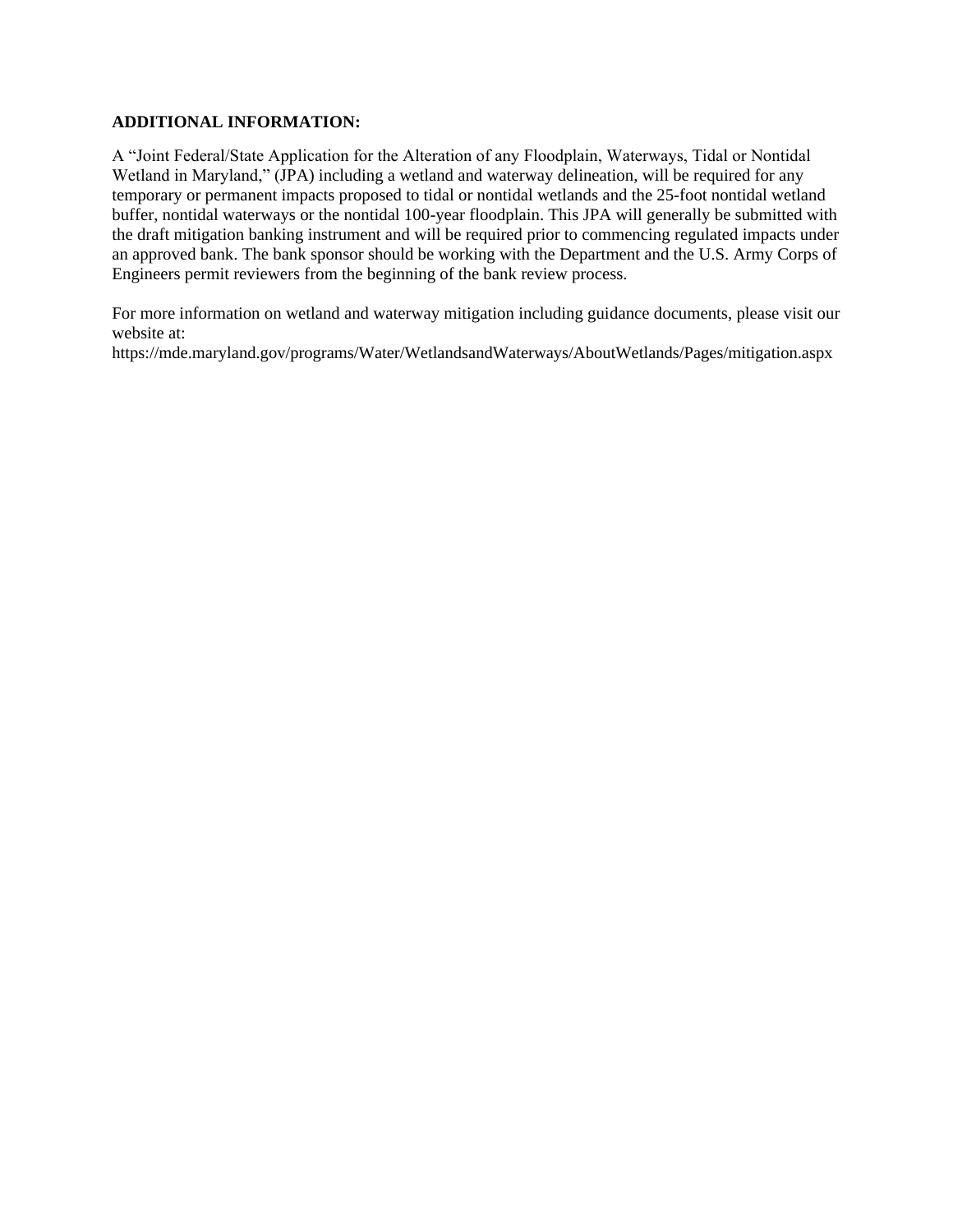In addition to the information indicated on the previous pages, the following must be included for the Mitigation Bank Application to be considered complete by the Department.

- $\Box$  Letter from the property owner indicating their interest in developing a mitigation bank. The letter should indicate whether the sponsor owns the land or is acquiring an interest in the proposed bank site.
- ☐ Prospectus that includes all requirements in "Information for a Complete Mitigation Bank Prospectus per CFR 332.8(d)(2).
- $\Box$  Mitigation bank concept plans (8 ½" x 11") depicting the entire project site, clearly showing the proposed restoration, creation, enhancement, and/or preservation. These plans should also show the boundary proposed to be protected through a site protection mechanism.
	- $\Box$  Drawings at a scale equal to 1-inch equals 200 feet or other scale approved by the Department, and showing existing topography, and boundaries of nontidal wetlands, tidal wetland, 25-foot nontidal wetland buffers, waterways, and 100-year floodplain, if applicable.
	- $\Box$  Vicinity map (8 ½" x 11") of the proposed mitigation bank site that clearly shows the location of the project, including roads.
	- ☐ Proposed acreage and type of aquatic resources to be established at the mitigation bank.
	- □ Description of the methods of establishment of aquatic resources.
	- □ Proposed water source.
	- □ Description of proposed earth disturbance necessary.
	- ☐ Preliminary assessment of impact, if any, on existing nontidal wetlands, tidal wetlands, 25-foot nontidal wetland buffers, waterways, and 100-year floodplains.
	- $\Box$  Proposed mechanism to protect the mitigation bank site in perpetuity, including easements, covenants, deed restrictions, or similar means approved by the Department.
	- □ Information regarding consistency with natural resource management plans, approved watershed plans, forest conservation, local growth management policies, and local comprehensive plans:
- $\Box$  Impact sheets (8  $\frac{1}{2}$ " x 11") clearly showing proposed impacts to all wetlands, 25-foot wetland buffers, waterways, and 100-year floodplains.
	- ☐ These impact sheets should differentiate between Department impacts and U.S. Army Corps of Engineer (USACE) impacts (e.g., include a table with them separated). For example, some stream impacts related to the restoration may be considered "temporary" by Department and "permanent" by the USACE.
	- ☐ Impacts should be separated by temporary versus permanent.
	- ☐ Impacts should be separated by type (e.g., PFO versus PEM, perennial versus intermittent stream).
- $\Box$  List of contiguous property owners and local officials (local officials should include county executive, county planning office, and county public works). *Note: if project is contiguous to State lines, must also include contiguous property owners and local officials from the other State.*
	- $\Box$  Include parcel map with numbers corresponding to property owners listed on table (to expedite Department confirmation that all contiguous property owners were included).